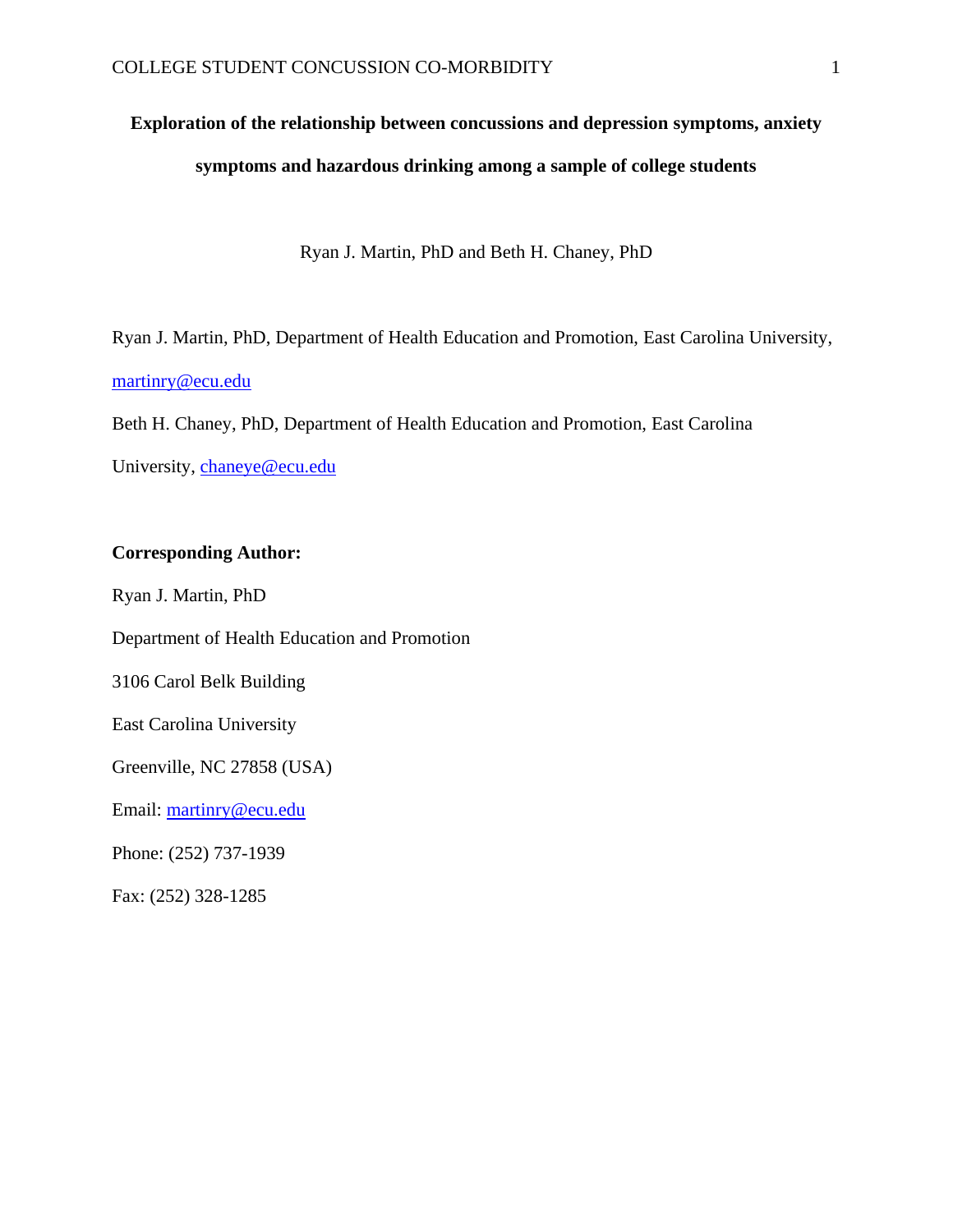## **Abstract**

**Objective:** In clinical and athlete populations, research has found that experiencing a concussion (or traumatic brain injury) is correlated with experiencing other psychiatric conditions, including depression and alcohol problems. However, less is known about concussion co-morbidity in other population segments. The purpose of this study is to examine the relationships between concussions and depression symptoms, anxiety symptoms, and hazardous drinking among a large sample of college students (*N* = 1776) enrolled in a mandatory health course. **Methods:**  This study used an online health survey to examine concussion frequency (informal and formal diagnoses), sports-related concussions, depression symptoms, anxiety symptoms, and hazardous drinking in our sample. Bivariate and multivariate analyses were conducted to examine comorbid relationships between concussion frequency and the dependent variables of interest (anxiety symptoms, depression symptoms, hazardous drinking). **Results:** We found that 691 (39.1%) participants indicated having at least one concussion. Analyses indicated that concussion frequency scores of both formal or informal diagnoses were significantly associated with scores of depression symptoms, anxiety symptoms and hazardous drinking. When examining concussion frequency scores of only formal diagnoses, only hazardous drinking evidenced a statistically significant relationship. In addition, participants who had a sports concussion had significantly higher concussion frequency scores and hazardous drinking scores than those who have had a concussion that was not sport-related. **Conclusions:** The co-morbid concussion relationships found in this study are consistent with those observed in clinical and athlete populations. It is important for college health professionals to be aware that concussion co-morbidity is not limited to the athlete population and can impact the entire student body. *Keywords: Concussion; depression; hazardous drinking; anxiety; co-morbidity; college students*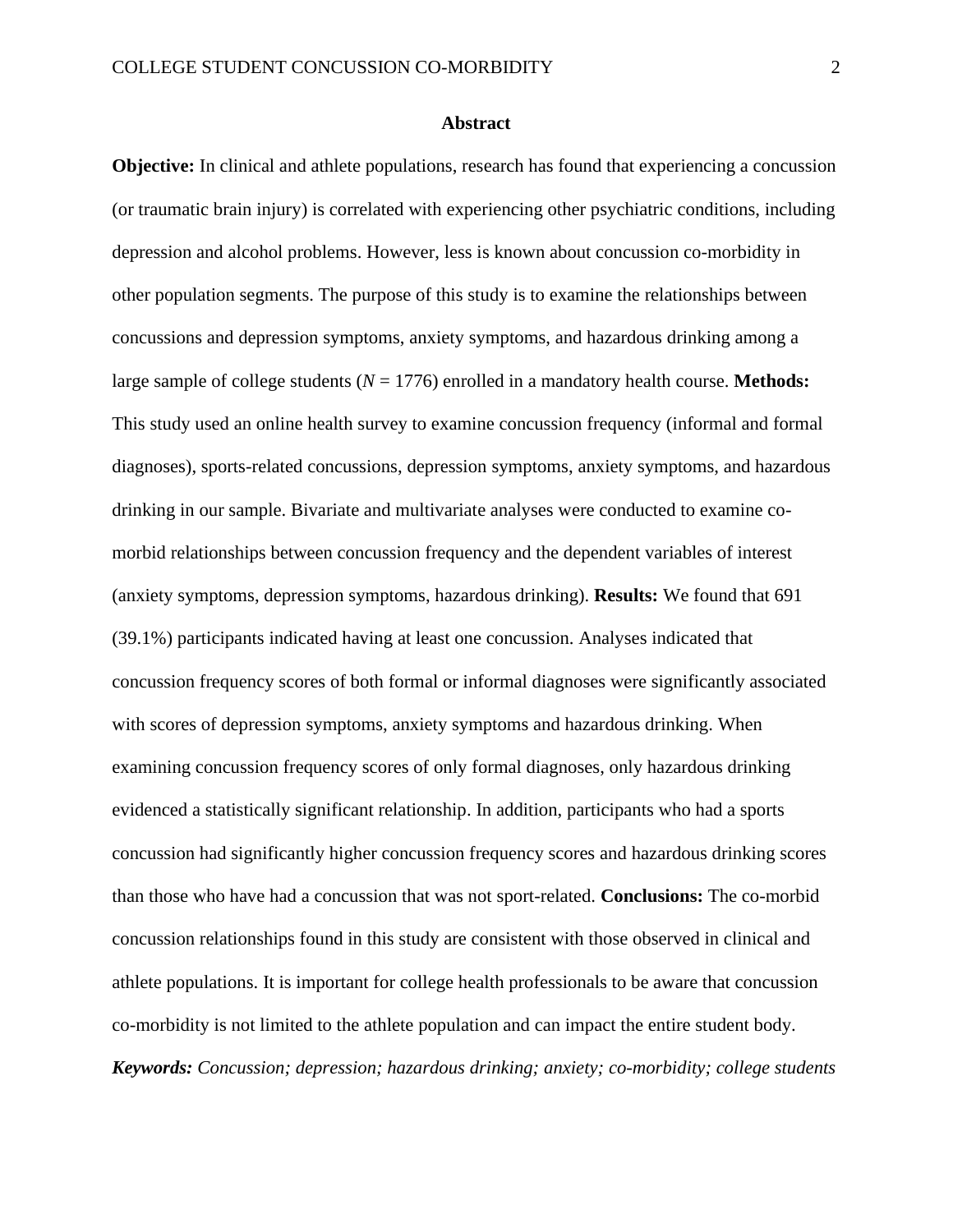## **Introduction**

A concussion has been defined as a "complex pathophysiological process affecting the brain induced by biomechanical forces" [\(McCrory et al., 2013, p. 250\)](#page-17-0). Concussion and traumatic brain injury (TBI) are sometimes used interchangeably, but a concussion is often considered a mild traumatic brain injury. Common features of concussions include: being caused by a direct blow to the head, face, neck, or elsewhere in the body with an impulsive force transmitted to the head; rapid onset of short term impairment of neurological function that resolves spontaneously; and a graded set of clinical syndromes that may or may not involve loss of consciousness [\(McCrory et al., 2013\)](#page-17-0). Signs and symptoms of concussions include headaches, vomiting, confusion, irritability, arm and leg numbness or seizures, unsteadiness when walking, sleep disturbances, and slurred speech [\(McCrory et al., 2005\)](#page-17-1).

Co-morbidity refers to the co-occurrence of mental and physical disorders in the same person, regardless of the chronological order in which they occurred or the causal pathway linking them [\(Druss & Reisinger-Walker, 2011\)](#page-16-0). Reviews of concussion studies have found correlations between experiencing a concussion (or TBI) and other psychiatric conditions [\(Broshek, DeMarco, & Freeman, 2015;](#page-15-0) [Scholten et al., 2016\)](#page-18-0). In clinical samples, co-morbid relationships have been found between experiencing a concussion (or TBI) and depression (Bay & Donders, 2008; [Bombardier et al., 2010;](#page-15-1) [Dikmen, Bombardier, Machamer, Fann, & Temkin,](#page-15-2)  [2004;](#page-15-2) [Hudak et al., 2011;](#page-16-1) [McCauley, Boake, Levin, Contant, & Song, 2001;](#page-17-2) [Whelan-Goodinson,](#page-19-0)  [Ponsford, Johnston, & Grant, 2009\)](#page-19-0), experiencing a concussion (or TBI) and anxiety [\(Dischinger, Ryb, Kufera, & Auman, 2009;](#page-16-2) [Ponsford et al., 2012;](#page-17-3) [Whelan-Goodinson et al.,](#page-19-0)  [2009\)](#page-19-0), and experiencing a concussion (or TBI) and alcohol-related problems [\(Bombardier,](#page-15-3)  [Temkin, Machamer, & Dikmen, 2003;](#page-15-3) [Jorge et al., 2005;](#page-16-3) [Ponsford, Whelan-Goodinson, &](#page-17-4)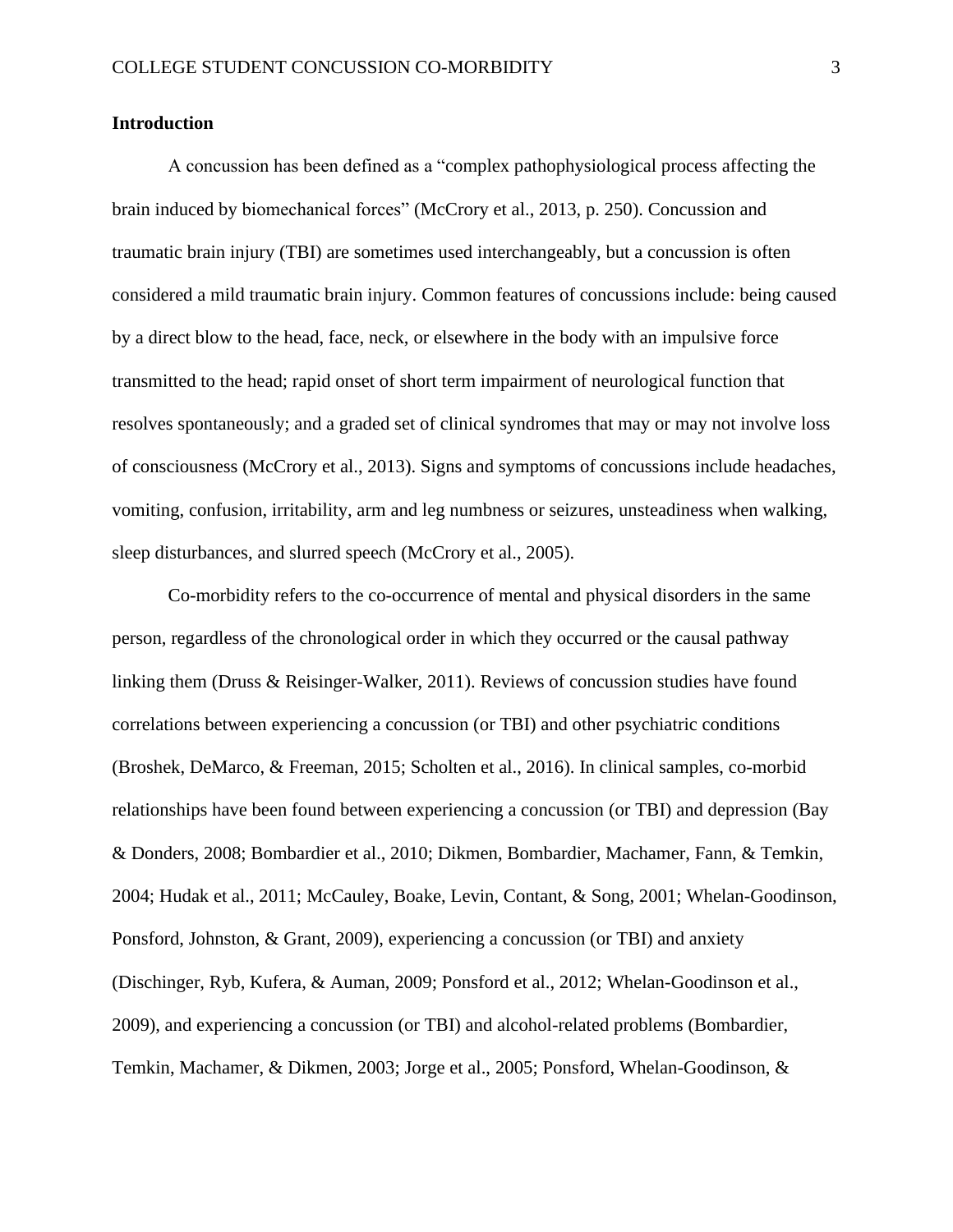[Bahar-Fuchs, 2007\)](#page-17-4). Co-morbid relationships between experiencing a concussion (or TBI) and depression have also been found in athlete populations, both college [\(Roiger, Weidauer, & Kern,](#page-18-1)  [2015;](#page-18-1) [Vargas, Rabinowitz, Meyer, & Arnett, 2015;](#page-18-2) [Yang, Peek-Asa, Covassin, & Torner, 2015\)](#page-19-1) and professional [\(Guskiewicz et al., 2007\)](#page-16-4).

While the co-morbid relationship between concussions and depression has been studied extensively in the college athlete population, less is known about the epidemiology (prevalence, risk factors) of concussion co-morbidity in general populations of college students and adolescents. We located one study that found a strong association between concussions and depression in the general adolescent (i.e., 12-17 years old) population [\(Chrisman & Richardson,](#page-15-4)  [2014\)](#page-15-4). In contrast, we found one study among a sample of college students that found that participants who experienced concussions (or TBI) were significantly less likely to experience depression and irritability compared to their counterparts who had not experienced a concussion [\(Krause & Richards, 2014\)](#page-16-5).

To date, there is limited research to examine the co-morbid relationships between experiencing a concussion and hazardous drinking, anxiety and depression among college student populations. Most concussion co-morbidity studies among college students have focused on depression in the student athlete population. Given the lack of understanding of these relationships in college student populations, the purpose of this study is to assess experiencing a concussion, hazardous drinking, symptoms of anxiety and depression and the co-morbid relationship of those behaviors among a large convenience sample of college students ( $N =$ 1,766) in a mandatory health course via a cross-sectional online health survey. Specifically, we examined the following: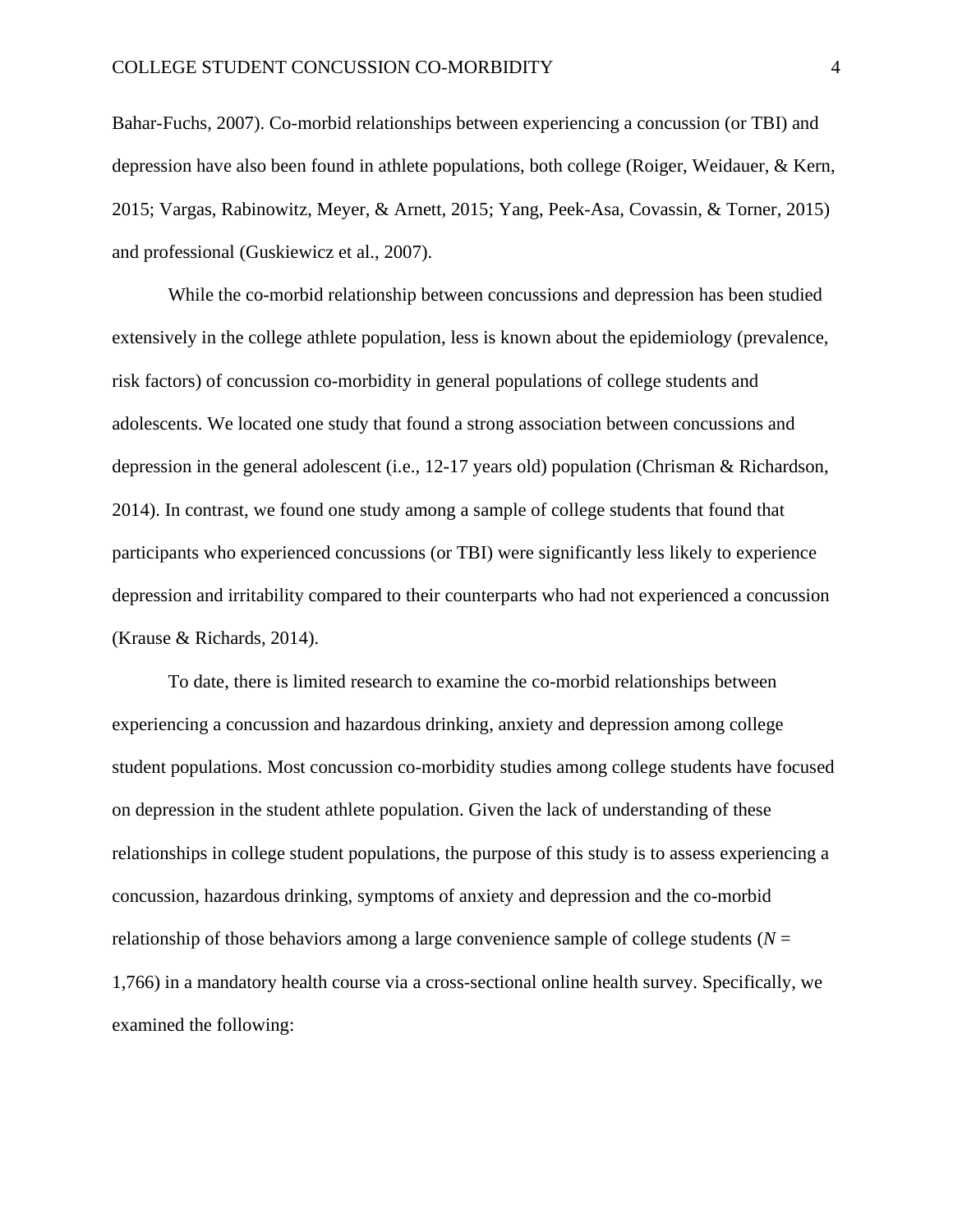1. Whether the co-morbid relationship between concussions and depression symptoms found in college athlete samples exists in a sample of general population college students. 2. Whether there is a co-morbid relationship between concussions and anxiety symptoms in a sample of general population college students.

3. Whether there is a co-morbid relationship between concussions and hazardous drinking in a sample of general population college students.

4. Whether these co-morbid relationships vary by whether the concussions were formally diagnosed.

5. Whether there are differences in concussion frequencies between those who experienced a sport-related concussion and those who have experienced a concussion that was not sports-related.

## **Methods**

This study was conducted in Spring 2015 and received approval from the Institutional Review Board (IRB) of the university at which the research was conducted. The study was monitored by the same IRB board and conducted in accordance with the Declaration of Helsinki. We assessed concussion diagnoses, hazardous drinking (via AUDIT-C scores), depression symptoms (via PHQ-9 scores) and anxiety symptoms (via GAD-7 scores) among a large convenience sample of college students via a cross-sectional online health survey. Our measures, which are discussed in detail in the subsequent Measures section, were incorporated into the online health survey in the Spring 2015 semester. Undergraduate students enrolled in a required health course were recruited by in-class and email announcements during the semester. An email invitation requesting student volunteers to complete the anonymous, online survey, administered via Qualtrics© (Provo, UT), was sent to all enrolled students. Before taking the online health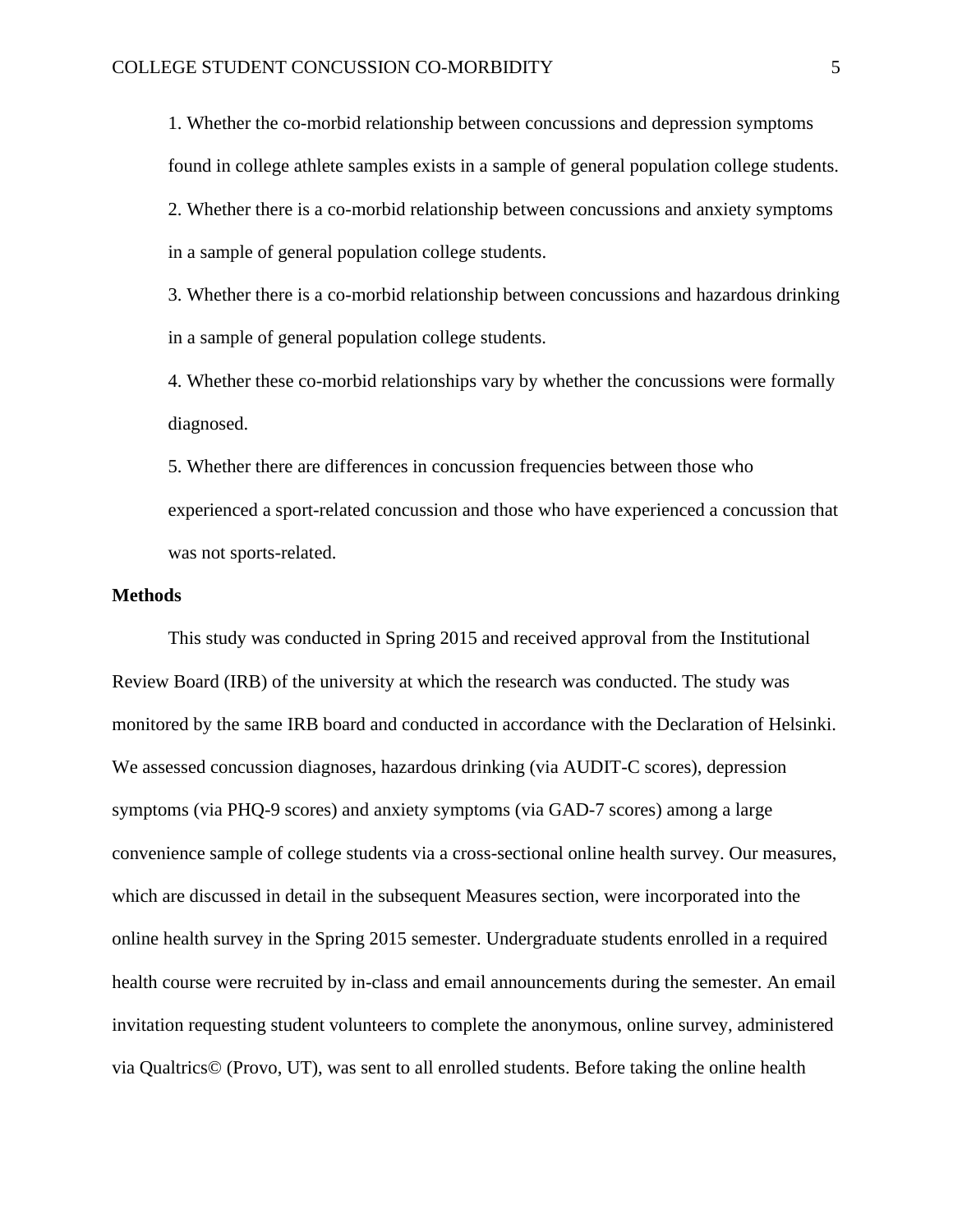survey, participants provided their consent electronically. That consent section informed participants that their participation was voluntary, their responses were anonymous, and they could withdraw from the study at any time.

## *Participants/Setting*

The participants in this study were a convenience sample of undergraduate students who were enrolled in an introductory health course at a large, Southeastern university in Spring 2015 and chose to complete a non-mandatory online health survey. All students taking the introductory health course were provided the opportunity to complete the online survey for extra course credit. Participants completed the survey on their own time using either a personal computer or campus computer. The online health survey was active for seven days, and participants could complete the survey at any time throughout that timeframe.

Of the 2,282 students enrolled in the personal health course in Spring 2015, 1,841 (80.7%) completed or partially completed the optional online health survey. Using the listwise deletion function in Statistical Package for the Social Sciences (SPSS version 22), we removed participants who failed to complete one or more of the measures in the survey (*n* = 75). Thus, a sample of 1,766 students was used for this analysis.

### *Measures*

Participants completed the online health survey, which included measures to assess concussions, hazardous drinking, and symptoms of anxiety and depression. In addition, demographic measures were assessed, including gender, race, age, and class status. The athlete status of participants was not assessed. The vast majority of students in the personal health course were not college athletes, but all students at this institution, including athletes, were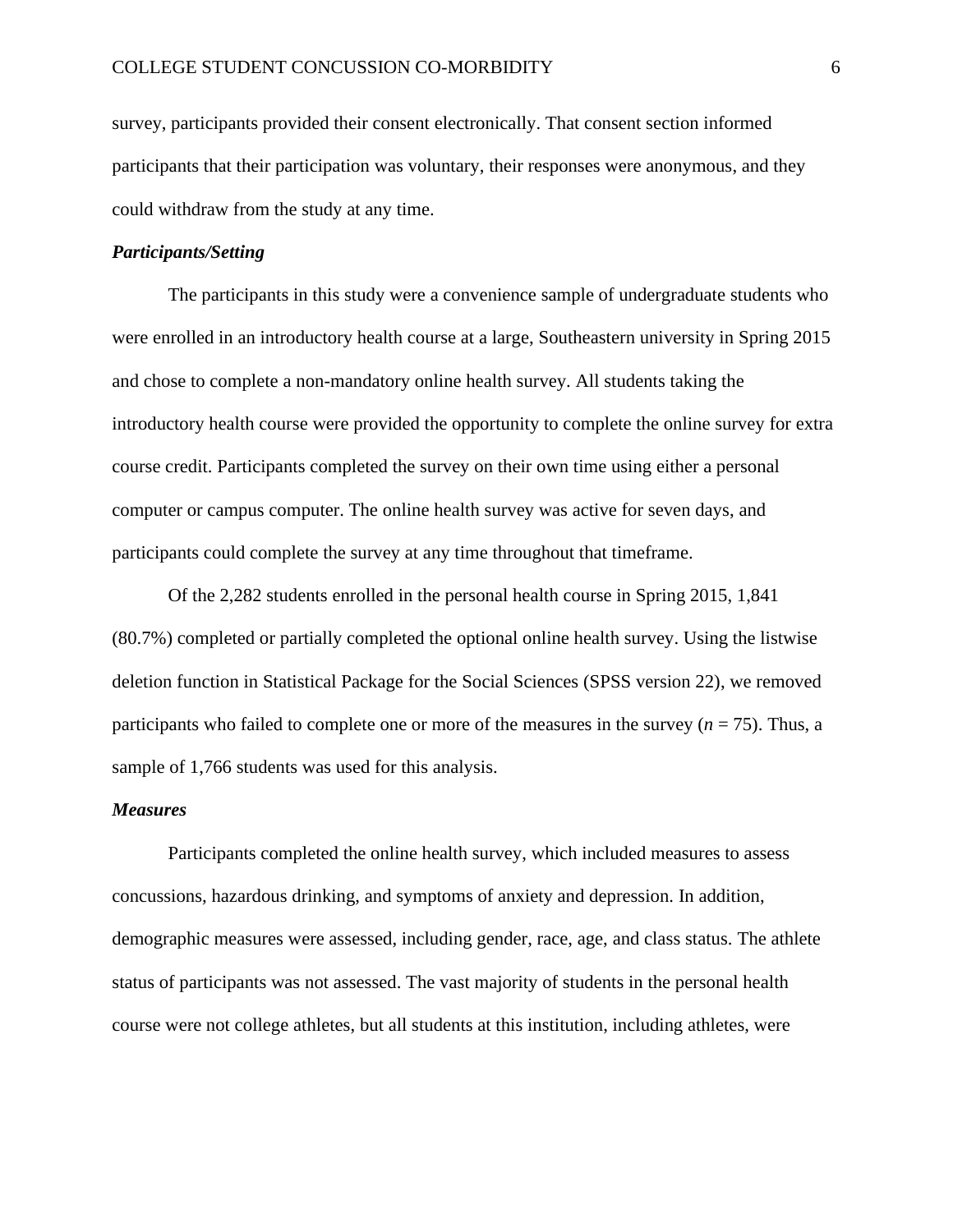required to take the course. Thus, some participants were college athletes, but we were not able to identify them as such.

**Concussions:** We used two questions from a previous study [\(Torres et al., 2013\)](#page-18-3) to assess concussions: *How many times have you formally been diagnosed with a concussion? How many times have you suspected a concussion without a formal diagnosis?* For each question, participants could select 0, 1, 2, 3, 4, or 5 or more ("5 or more" was a choice; respondents did not have the option to write in any number). We treated these count item variables as concussion frequency scores, with one score for all diagnoses (formal and informal) and one score for formal diagnoses only. In addition, participants who experienced a concussion were presented with the following yes/no question concerning sports-related concussions: *Did any of your concussions occur when you were playing sports?* We did not assess whether the sports-related concussion occurred during formal or informal sports or whether the sport-concussion(s) was diagnosed formally.

**Hazardous drinking:** To assess hazardous drinking, we used the Alcohol Use Disorders Identification Test-Consumption (AUDIT-C) screen [\(Bush, Kivlahan, McDonnell, Fihn, &](#page-15-5)  [Bradley, 1998\)](#page-15-5), which includes the first three consumption items from the AUDIT [\(Saunders,](#page-18-4)  [Aasland, Barbot, de la Fuente, & Grant, 1993\)](#page-18-4). Each item has five response options, and the options are coded 0-4. We summed the AUDIT-C items to create a hazardous drinking sum score, which we treated as a continuous variable.

**Anxiety:** We assessed anxiety symptoms via the 7-item Generalized Anxiety Disorder scale (GAD-7) [\(Spitzer, Kroenke, Williams, & Lowe, 2006\)](#page-18-5). Each item has four response options, and the options are coded 0-3. We summed the GAD-7 items to create an anxiety sum score, which we treated as a continuous variable.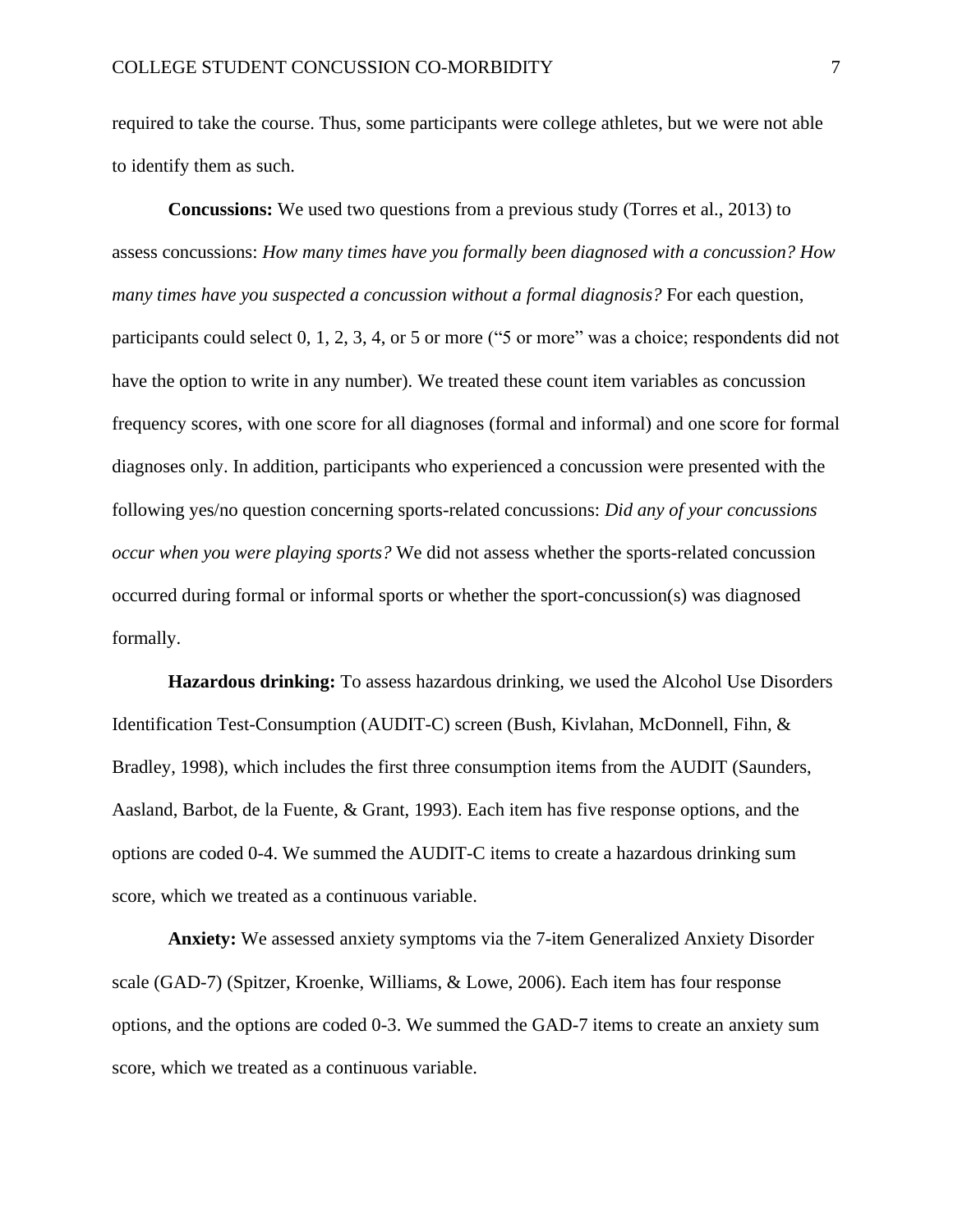**Depression:** We assessed depression symptoms via the 9-item Patient Health Questionnaire Depression scale (PHQ-9) [\(Kroenke & Spitzer, 2002;](#page-17-5) [Kroenke, Spitzer, &](#page-17-6)  [Williams, 2002\)](#page-17-6). Each item has four response options, and the options are coded 0-3. We summed the PHQ-9 items to create a depression sum score, which we treated as a continuous variable.

#### *Statistical Analyses*

We used SPSS to conduct our analyses. To assess sample characteristics (i.e., gender, race, age, class status), basic descriptive statistics were calculated. Next, the proportion of participants who reported concussions (formal and informal diagnoses, formal diagnoses only, and sport-related) was calculated.

**Bivariate analyses:** We used ANOVA tests to examine mean score differences for concussion frequencies (formal and informal diagnoses), concussion frequencies (formal diagnoses only), hazardous drinking, depression symptoms, and anxiety symptoms for the following groups: sports concussion status (no concussions, concussion diagnosis but not sportrelated, concussion diagnosis where at least one was sport-related), gender, and race (White, non-White). Bonferroni correction was used to examine differences between the three sports concussion status groups.

**Multivariate analyses:** Two series of linear regression analyses were conducted to examine associations between concussion frequency and the three dependent variables of interest: hazardous drinking, depression symptoms, and anxiety symptoms. The first series of analyses used concussion frequency scores (formal and informal diagnoses) as an independent variable while controlling for gender and race. The second series of analyses used concussion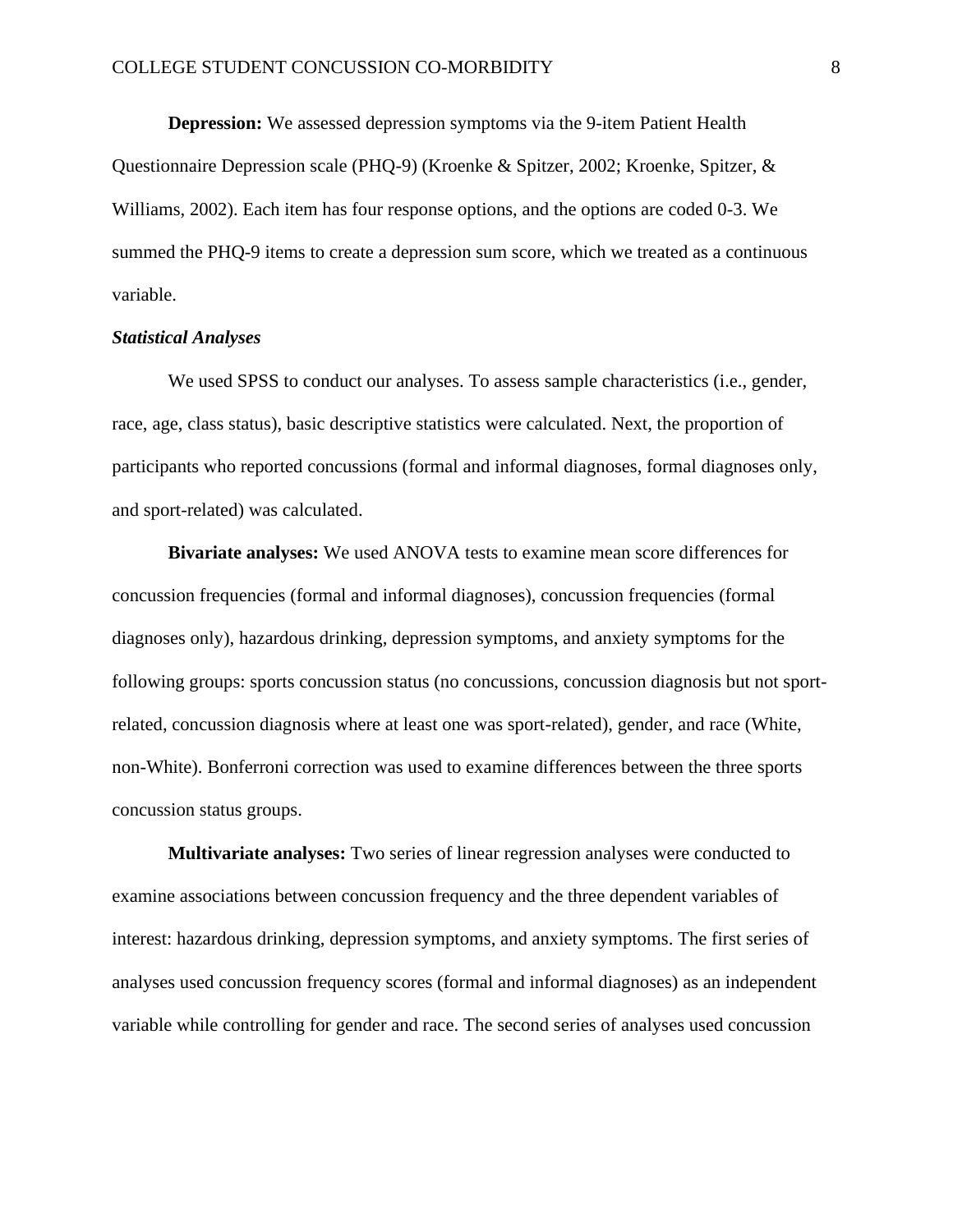frequency scores (formal diagnoses only) as an independent variable while controlling for gender and race.

#### **Results**

The majority of participants were female (61.5%), White (69.3%), underclassmen (i.e., in their first or second year of college; 90.6%) and either 18 or 19 years of age (80.2%). Overall, 380 (21.5%) participants have had a formal concussion diagnosis, and 574 (32.5%) indicated that they suspected they had a concussion but were not formally diagnosed. The formal and informal diagnosis groups were not mutually exclusive. In total, 691 (39.1%) participants indicated having at least one concussion (formal and informal diagnoses). Among those who experienced a concussion, 458 (66.3%) experienced one or more sport-related concussion. Mean scores for concussion frequencies (formal and informal diagnoses), concussion frequencies (formal diagnoses only), hazardous drinking, depression symptoms, and anxiety symptoms by sports concussion status, gender, and race are listed in Table 1.

\*Table 1 here\*

## *Bivariate results*

**Bivariate differences by sports concussion status**. ANOVA tests with Bonferroni correction indicated that those who had a sports concussion had significantly higher  $(p < .001)$ concussion frequency scores (both formal and informal diagnoses combined and formal diagnoses only) than those who have had a concussion that was not sport-related. In addition, those with a sports concussion had significantly higher  $(p < .001)$  hazardous drinking scores than the other two groups. Finally, those who have had concussion that was not sport-related had significantly higher  $(p < .001)$  depression symptom scores than the other two groups and significantly higher ( $p = .006$ ) anxiety symptoms scores than the no concussion group.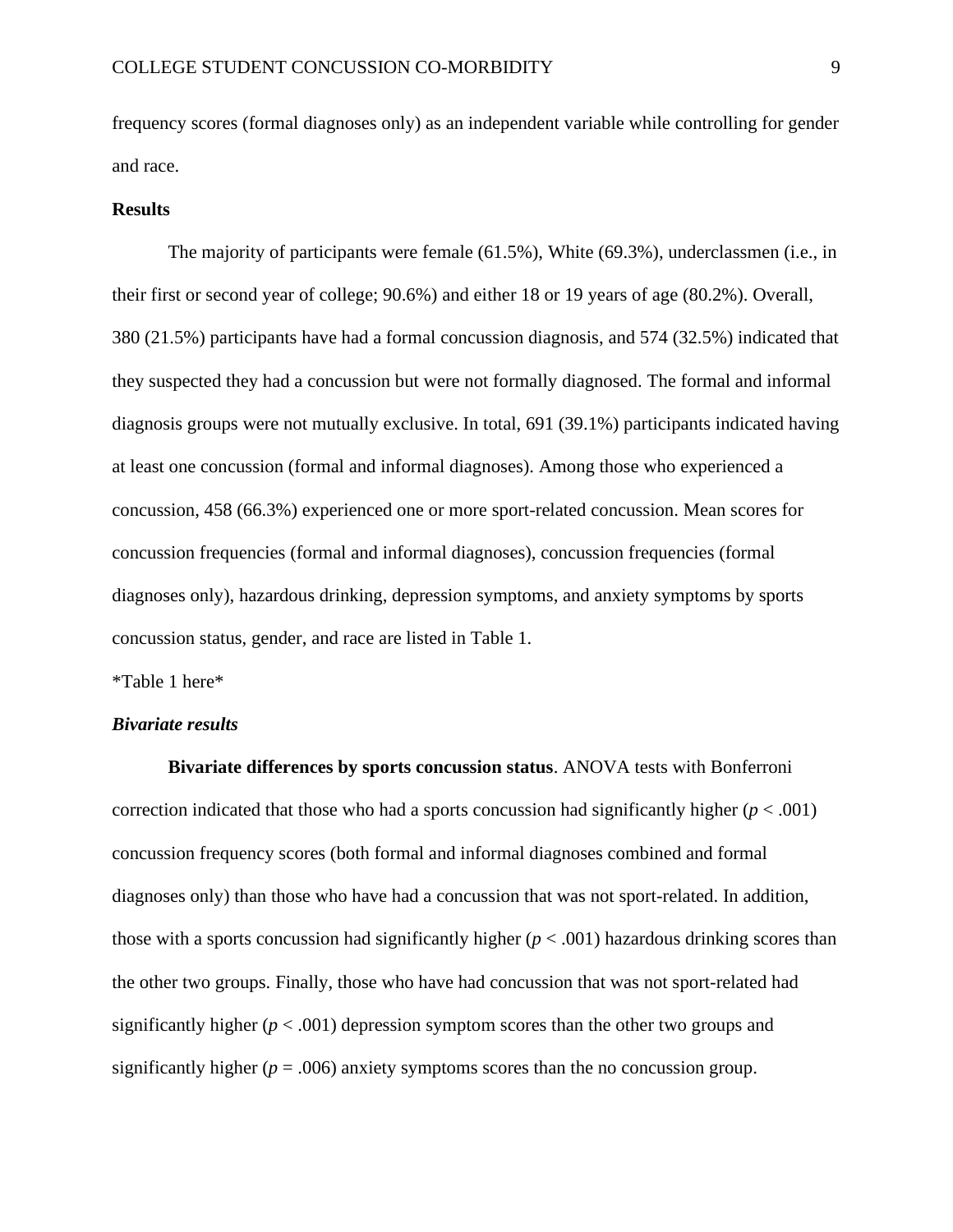**Bivariate differences by gender and race.** ANOVA tests indicated that males had significantly higher concussion frequency scores, both formal and informal diagnoses ( $p < .001$ ) and formal diagnoses only ( $p = .010$ ). Males also had significantly higher ( $p < .001$ ) hazardous drinking scores, whereas females had significantly higher (*p* < .001) depression scores and anxiety scores. ANOVA tests indicated that White participants had significantly higher (*p* < .001) concussion frequency scores (both formal and informal diagnoses combined and formal diagnoses only) than non-White participants.

#### *Multivariate results*

**Using formal and informal concussion diagnoses.** The series of linear regression analyses to examine associations between hazardous drinking scores, depression symptom scores, and anxiety symptom scores by concussion frequency scores (formal and informal diagnoses) while controlling for gender and race are listed in Table 2. The model examining hazardous drinking was statistically significant  $(F(3, 1762) = 74.6, p < .001)$  and explained 11.3% of the variance in hazardous drinking scores. In this model, gender (male), race (White), and concussion frequency score were all significantly positively associated  $(p < .001)$  with hazardous drinking scores. The model examining depression was statistically significant (*F*(3,  $1762$ ) = 19.1,  $p < .001$ ) and explained 3.1% of the variance in depression symptom scores. In this model, gender (female) and concussion frequency score were both significantly positively associated  $(p < .001)$  with depression symptoms. The model examining anxiety was statistically significant  $(F(3, 1762) = 26.4, p < .001)$  and explained 4.3% of the variance in anxiety symptom scores. In this model, gender (female) and concussion frequency score were both significantly positively associated ( $p \leq .001$ ) with anxiety symptoms.

\*Table 2 here\*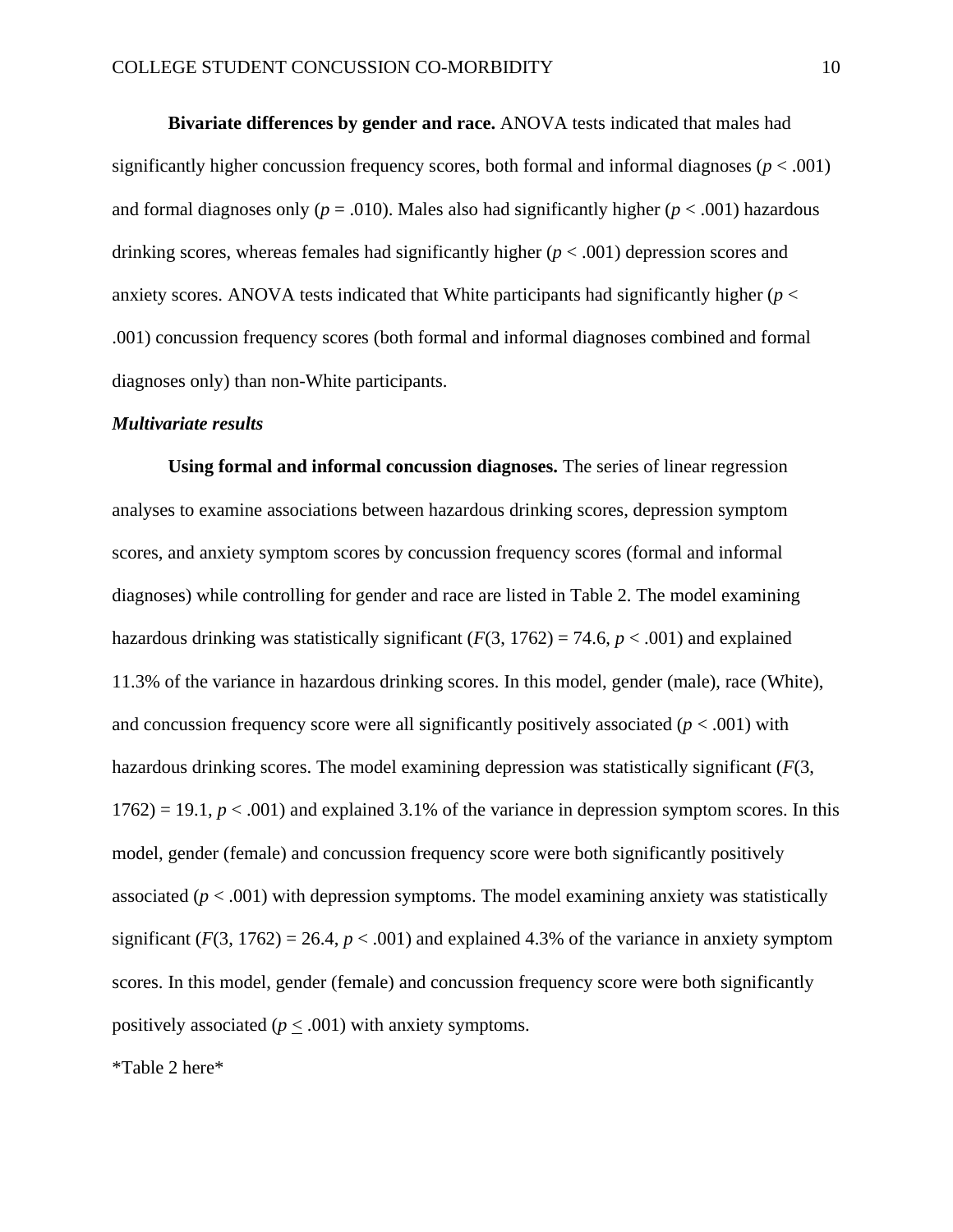**Using formal concussion diagnoses only.** The series of linear regression analyses to examine associations between hazardous drinking scores, depression symptom scores, and anxiety symptom scores by concussion frequency scores (formal diagnoses only) while controlling for gender and race are listed in Table 3. The model examining hazardous drinking was statistically significant  $(F(3, 1762) = 61.2, p < .001)$  and explained 9.5% of the variance in hazardous drinking scores. In this model, gender (male), race (White), and concussion frequency score were all significantly positively associated (*p* < .001) with hazardous drinking scores. The model examining depression was statistically significant  $(F(3, 1762) = 15.5, p < .001)$  and explained 2.6% of the variance in depression symptom scores. In this model, only gender (female) was significantly positively associated  $(p < .001)$  with depression symptoms. The model examining anxiety was statistically significant  $(F(3, 1762) = 23.1, p < .001)$  and explained 3.8% of the variance in anxiety symptom scores. In this model, only gender (female) was significantly positively associated  $(p < .001)$  with anxiety symptoms.

\*Table 3 here\*

#### **Discussion**

When examining both formal and informal concussion diagnoses, we found statistically significant co-morbid relationships between concussion frequency scores and hazardous drinking, depression symptoms, and anxiety symptoms in our sample of college students. When examining only formal diagnoses, we found that only hazardous drinking was significantly associated with concussion frequency scores. Taken together, these findings indicate that the comorbid relationships between concussion frequency and the dependent variables of interest (hazardous drinking, depression, and anxiety) in this sample are not necessarily stronger with a formal concussion diagnosis.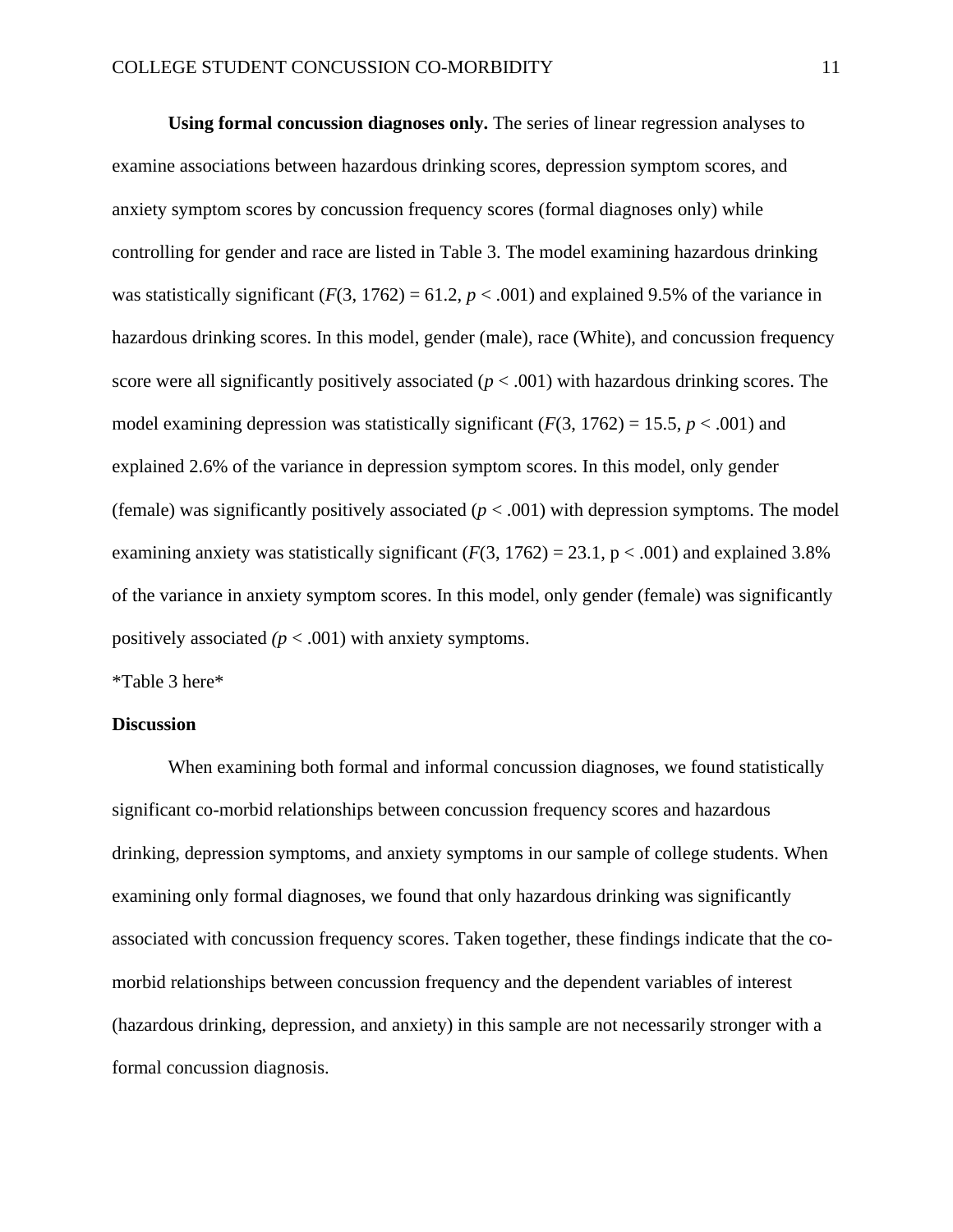In our examination of sports-related concussions, we found that those who experienced one or more sports-related concussions reported more concussions than those who had experienced a concussion that was not sport-related. Those who had a sport-related concussion also evidenced higher hazardous drinking scores than other participants. These findings show a strong relationship between concussion frequency and hazardous drinking in this sample, especially among those who had one or more sports-related concussion.

Consistent with our findings, co-morbid relationships between concussions and depression, anxiety and hazardous drinking have been observed in clinical samples (Bay & Donders, 2008; [Bombardier et al., 2010;](#page-15-1) [Bombardier et al., 2003;](#page-15-3) [Dikmen et al., 2004;](#page-15-2) [Hudak et](#page-16-1)  [al., 2011;](#page-16-1) [Jorge et al., 2005;](#page-16-3) [McCauley et al., 2001;](#page-17-2) [Ponsford et al., 2007;](#page-17-4) [Whelan-Goodinson et](#page-19-0)  [al., 2009\)](#page-19-0) and co-morbid relationships between concussions and depression have been found in college athlete samples [\(Roiger et al., 2015;](#page-18-1) [Vargas et al., 2015;](#page-18-2) [Yang et al., 2015\)](#page-19-1). While our findings are consistent with findings of previous research linking concussions to depression, anxiety and alcohol-related problems, they contrast with the results of the other concussion comorbidity study among college students in the literature [\(Krause & Richards, 2014\)](#page-16-5). These contrasting findings might be a result of methodological differences, as our study used scales with multiple items to assess depression and anxiety, whereas Krause and Richards (2014) used a yes/no question to assess if participants were experiencing depression and a yes/no question to assess if participants were experiencing irritability. Further, participant recruitment varied between studies, as our study used in-class announcements, while Krause and Richards used a campus-wide email.

This study expands on previous concussion co-morbidity research by illustrating that comorbid relationships between depression, anxiety, and alcohol-related problems are not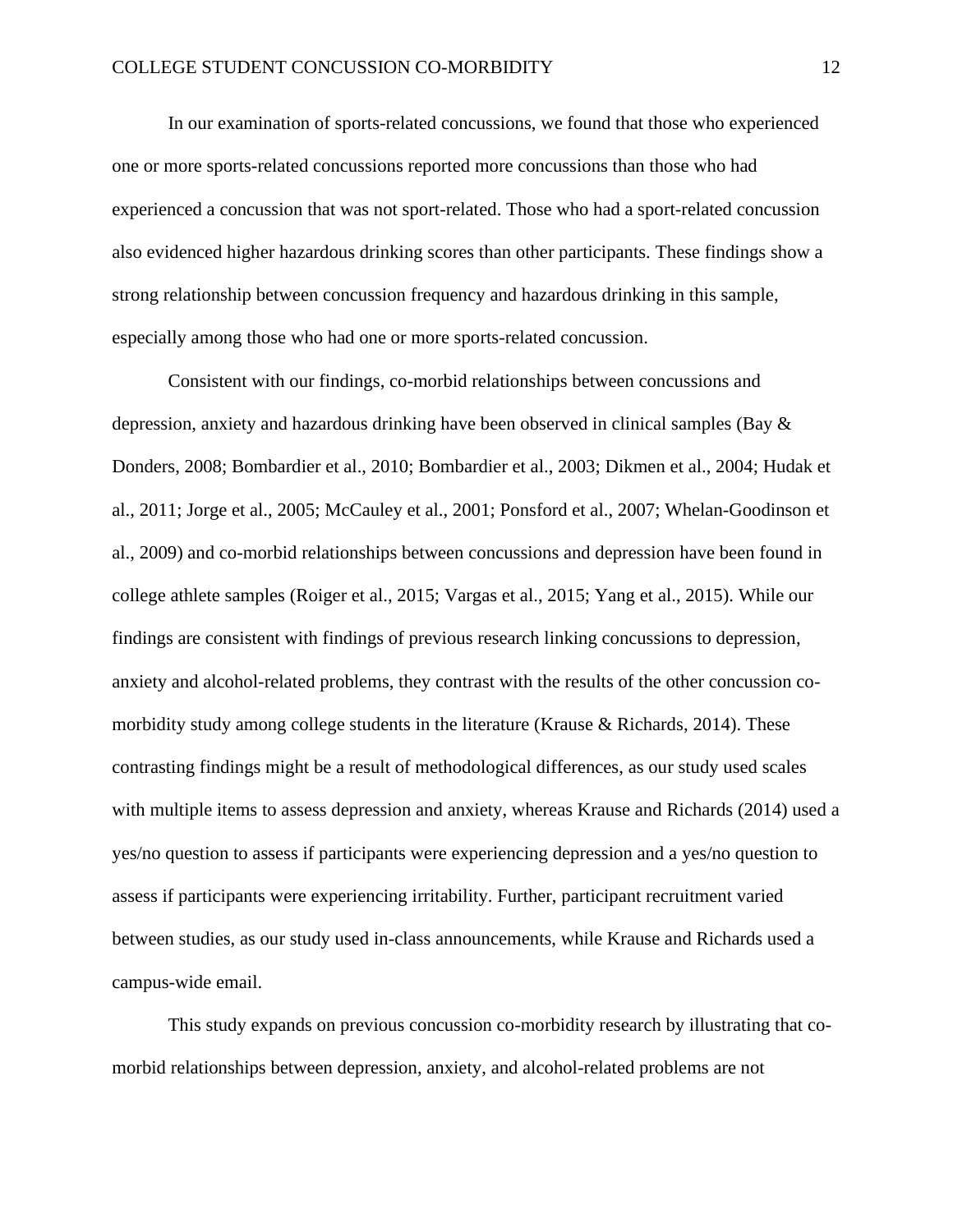necessarily limited to clinical samples and athlete samples. Although this is a cross-sectional study and causal relationships cannot be determined, these findings have potential implications for college health professionals, including the consideration of experiencing a concussion as a potential risk factor for depression, anxiety, and alcohol-related problems. Further, in college health clinics, it might be advisable to screen for depression, anxiety, and alcohol-related problems when students present with a concussion. Future research examining concussion comorbidity should consider examining additional psychological conditions that might be comorbid with concussions, including post-traumatic stress disorder.

### *Limitations*

This study had several limitations of note. As mentioned previously, because of the crosssectional nature of the study, we could not determine causal relationships between concussions and the co-morbid conditions of interest. We were also limited by the lack of generalizability and the selection bias associated with the use of convenience samples. This research attempted to minimize selection bias by utilizing a mandatory general education class that includes students from multiple departments and different academic majors across campus. However, it is important to note that because this sample was gathered from one university, there could be differences in demographic factors between students in our sample and students at other colleges and universities. In addition, our findings might have been impacted by a disproportionately high number of underclassmen and females in our sample.

Another limitation was not assessing if the participant was a member of a collegiate sport team; therefore, the sport-related concussions captured in the measure used could have been experienced by a collegiate athlete (given that collegiate athletes could have been enrolled in the course) or non-athlete. This limits our ability to indicate that the results represent a completely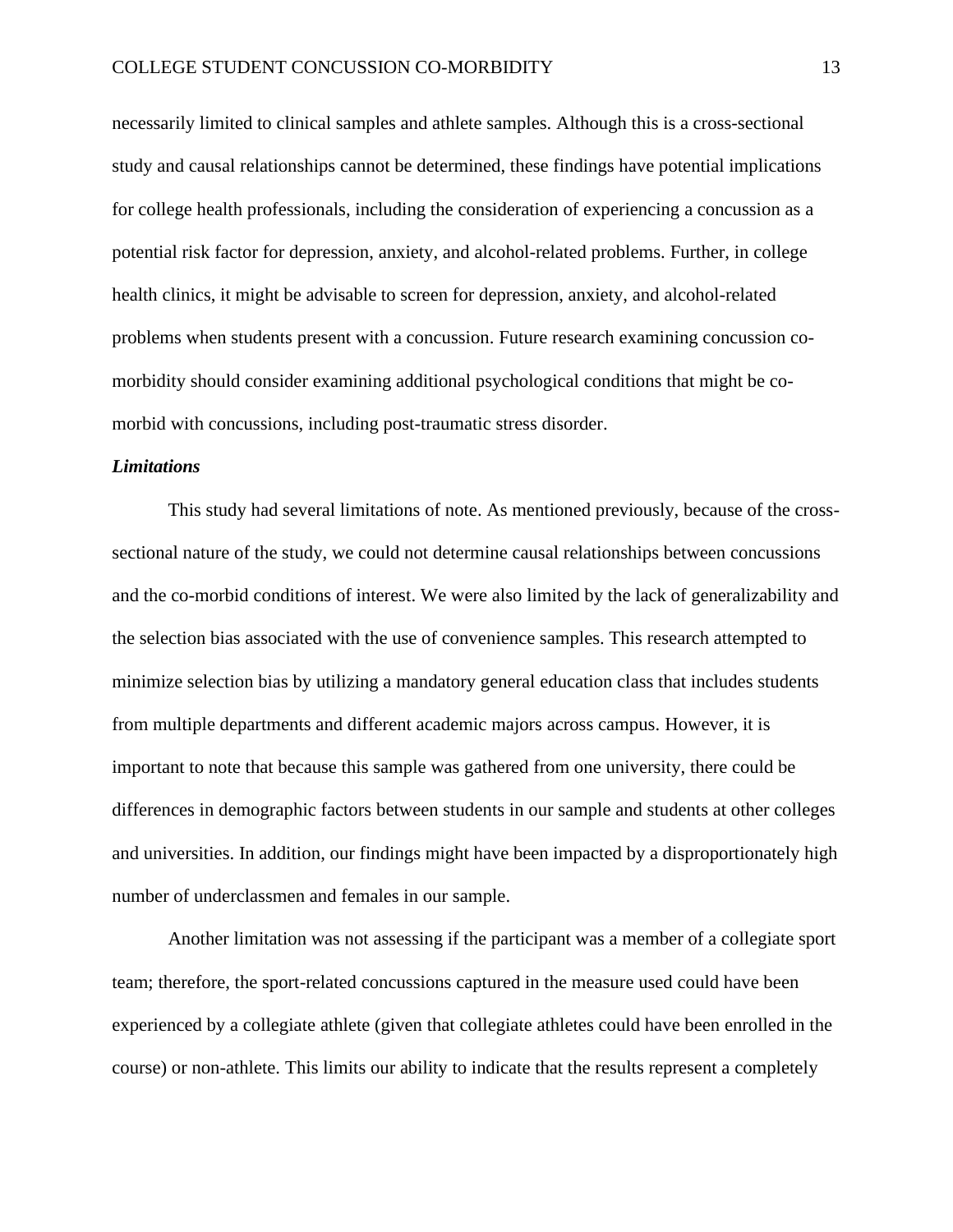non-athlete collegiate population. However, the results do provide insight into more of a general college student population, even with the possibility of collegiate athletes being a part of the sample, than the student athlete populations studied previously. In future studies, the collegiate athlete classification should be included as a variable to examine.

There are also several limitations as a result of our assessment of concussions, anxiety, and depression. First, we did not provide any information on the survey to the participants to clarify what is meant by a 'concussion'. In addition, we did not assess the severity of the concussion, including hospitalizations and the length of time that the participant experienced concussion symptoms. This limits our findings because the severity of the concussion could certainly impact co-morbid conditions. Further, another limitation was not assessing when the participant concussion(s) occurred, as the temporality of the concussion could impact co-morbid conditions. Finally, because we examined anxiety and depression as continuous anxiety symptom and depression symptom variables, the data do not permit an examination of the association of concussion with clinical depression or anxiety.

## *Conclusions*

We found co-morbid relationships between concussions and depression symptoms, anxiety symptoms, and hazardous drinking in our sample of college students. This finding is consistent with the findings in clinical and athlete samples. It is important for college health professionals to be aware that concussion co-morbidity is prevalent in the entire college student population – not just college student athletes.

**Disclosures:** Both authors (RJM and BHC) report no financial relationships with commercial interests related to the study reported in this manuscript. RJM is a paid consultant for the Division on Addiction Draft Kings research contract.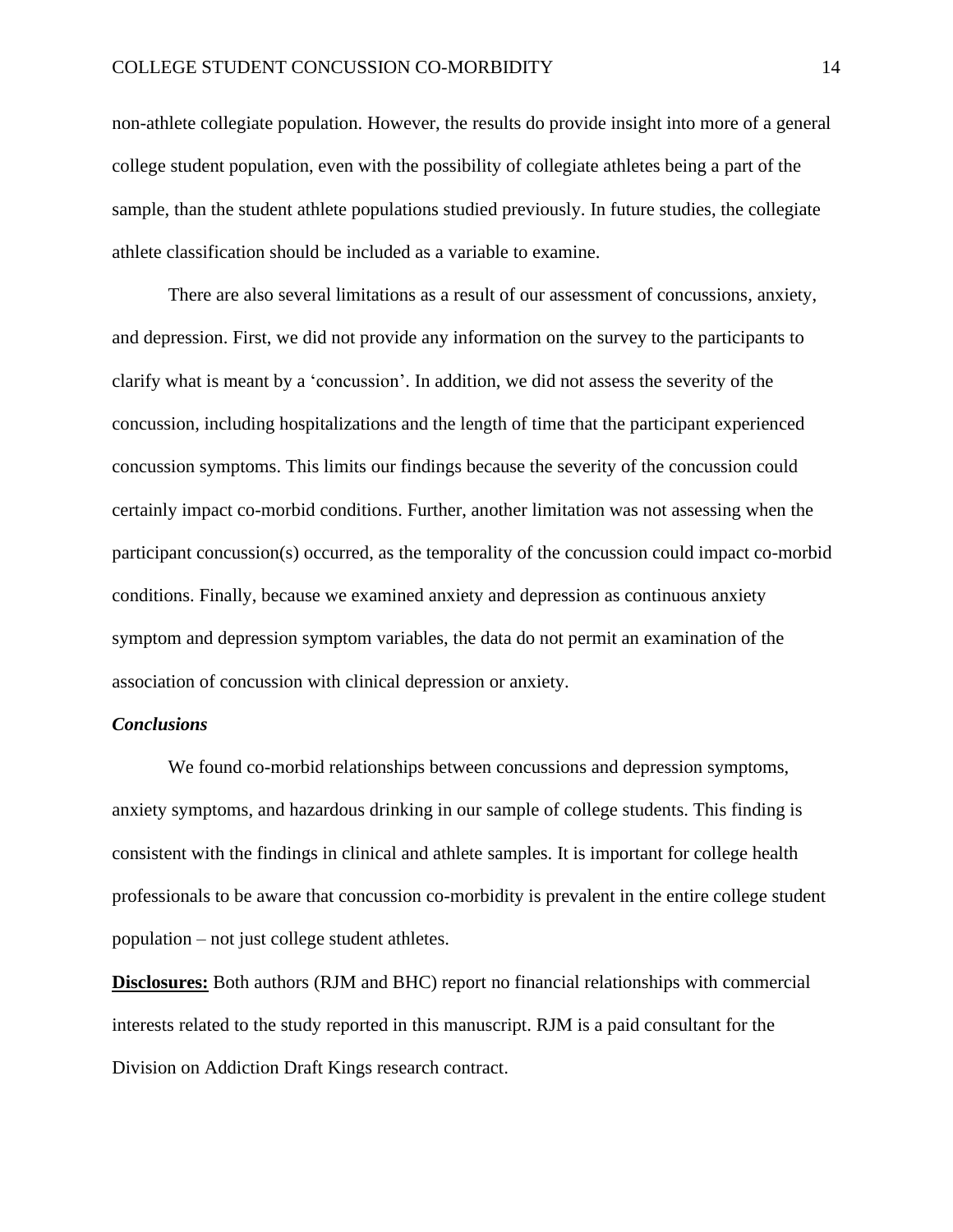**Ethical approval:** This study was approved by the Institutional Review Board at the University this research was conducted.

**Informed consent:** All procedures followed were in accordance with the ethical standards of the responsible committee on human experimentation (institutional and national) and with the Helsinki Declaration of 1975, as revised in 2000. Informed consent was obtained from all participants for being included in the study.

**Funding:** None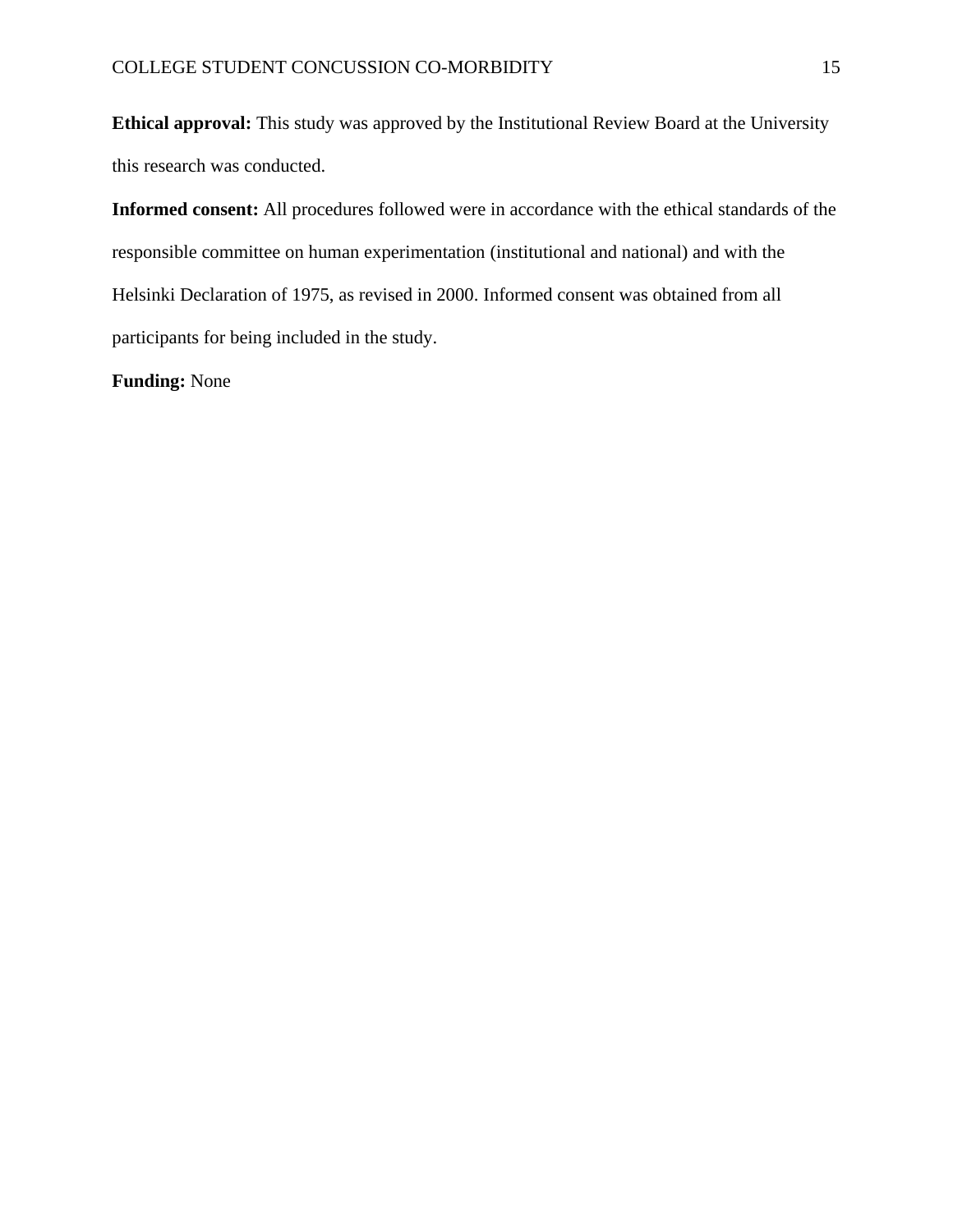## **References**

- Bay, E., & Donders, J. (2008). Risk factors for depressive symptoms after mild-to-moderate traumatic brain injury. *Brain Injury, 22*(3), 233-241. doi:10.1080/02699050801953073
- <span id="page-15-1"></span>Bombardier, C., Fann, J., Temkin, N., Eselman, P., Barber, J., & Dikmen, S. (2010). Rates of major depressive disorder and clinical outcomes following traumatic brain injury. *JAMA, 303*(19), 1938-1945. doi:10.1001/jama.2010.599
- <span id="page-15-3"></span>Bombardier, C., Temkin, N., Machamer, J., & Dikmen, S. (2003). The natural history of drinking and alcohol-related problems after traumatic brain injury. *Archives of Physical Medicine & Rehabilitation, 84*, 185-191. doi:10.1053/apmr.2003.50002
- <span id="page-15-0"></span>Broshek, D., DeMarco, A., & Freeman, J. (2015). A review of post-concussion syndrome and psychological factors associated with concussion. *Brain Injury, 29*(2), 228-237. doi:10.3109/02699052.2014.974674
- <span id="page-15-5"></span>Bush, K., Kivlahan, D., McDonnell, M., Fihn, S., & Bradley, K. (1998). The AUDIT alcohol consumption questions (AUDIT-C): An effective brief screening test for problem drinking. *Archives of Internal Medicine, 158*(16), 1789-1795. doi:10.1001/archinte.158.16.1789
- <span id="page-15-4"></span>Chrisman, S., & Richardson, L. (2014). Prevalence of diagnosed depression in adolescents with history of concussion. *Journal of Adolescent Health, 54*, 582-586. doi:10.1016/j.jadohealth.2013.10.006
- <span id="page-15-2"></span>Dikmen, S., Bombardier, C., Machamer, J., Fann, J., & Temkin, N. (2004). Natural history of depression in traumatic brain injury. *Archives of Physical Medicine & Rehabilitation, 85*, 1457-1464. doi:10.1016/j.apmr.2003.12.041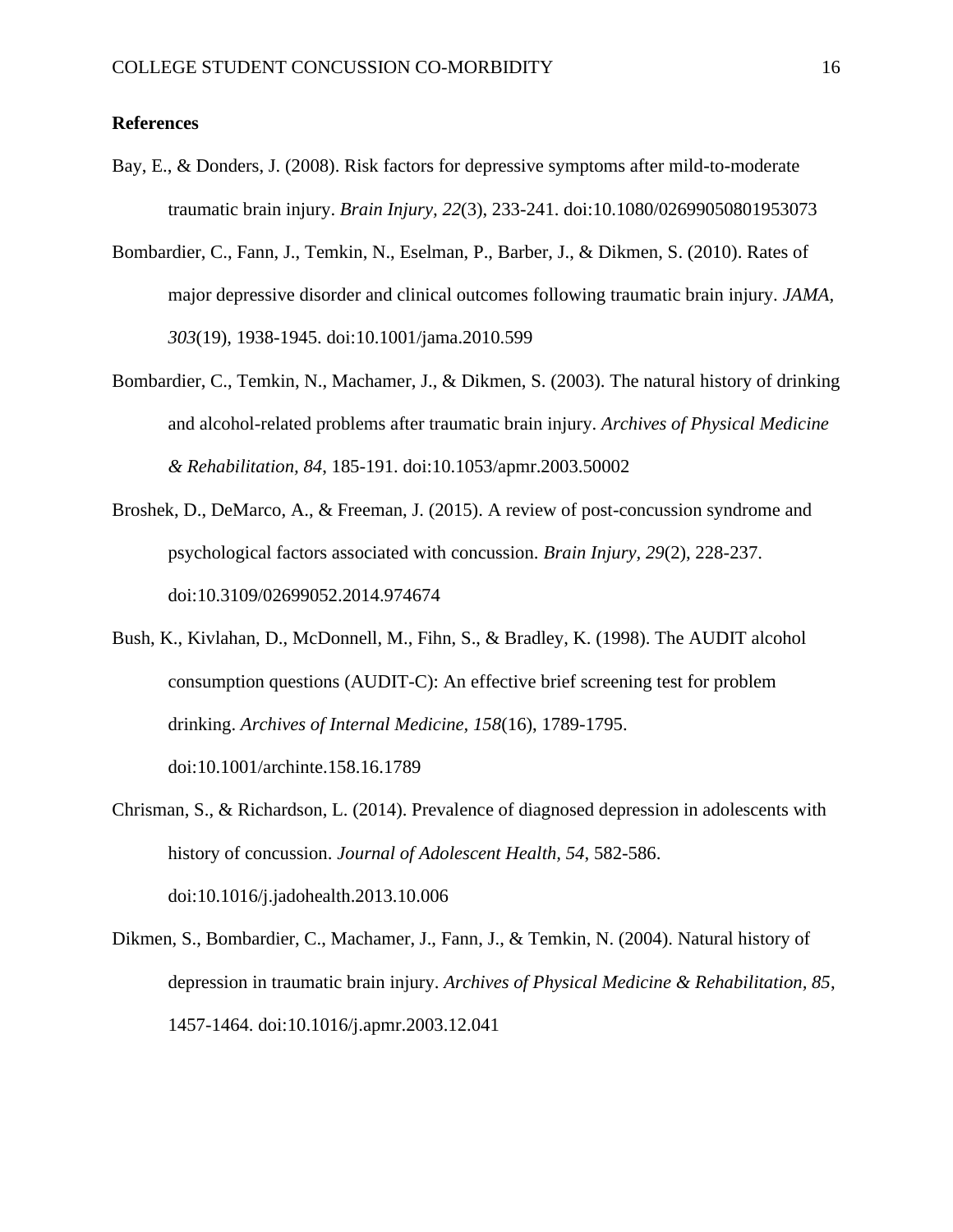<span id="page-16-2"></span>Dischinger, P., Ryb, G., Kufera, J., & Auman, K. (2009). Early predictors of postconcussive syndrome in a population of trauma patients with mild traumatic brain injury. *The Journal of Trauma: Injury, Infection, and Critical Care, 66*(2), 289-297. doi:10.1097/TA.0b013e3181961da2

<span id="page-16-0"></span>Druss, B., & Reisinger-Walker, E. (2011). Mental disorders and medical comorbidity. *The Synthesis Project.* Retrieved from https://www.integration.samhsa.gov/workforce/mental\_disorders\_and\_medical\_comorbid ity.pdf

- <span id="page-16-4"></span>Guskiewicz, K., Marshall, S., Bailes, J., McCrea, M., Harding, H., Matthews, A., . . . Cantu, R. (2007). Recurrent concussion and risk of depression in retired professional football players. *Medicine & Science in Sports & Exercise, 39*(6), 903-909. doi:10.1249/mss.0b013e3180383da5
- <span id="page-16-1"></span>Hudak, A., Warner, M., Narquez de la Plata, C., Moore, C., Harper, C., & Diaz-Arrastia, R. (2011). Brain morphometry changes and depressive symptoms after traumatic brain injury. *Psychiatry Research: Neuroimaging, 191*, 160-165. doi:10.1016/j.pscychresns.2010.10.003
- <span id="page-16-3"></span>Jorge, R., Starkstein, S., Arndt, S., Moser, D., Crespo-Facorro, B., & Robinson, R. (2005). Alcohol misuse and mood disorders following traumatic brain injury. *Archives of General Psychiatry, 62*, 742-749. doi:10.1001/archpsyc.62.7.742
- <span id="page-16-5"></span>Krause, M., & Richards, S. (2014). Prevalence of traumatic brain injury and access to services in an undergraduate population: A pilot study. *Brain Injury, 28*(10), 1301-1310. doi:10.3109/02699052.2014.916416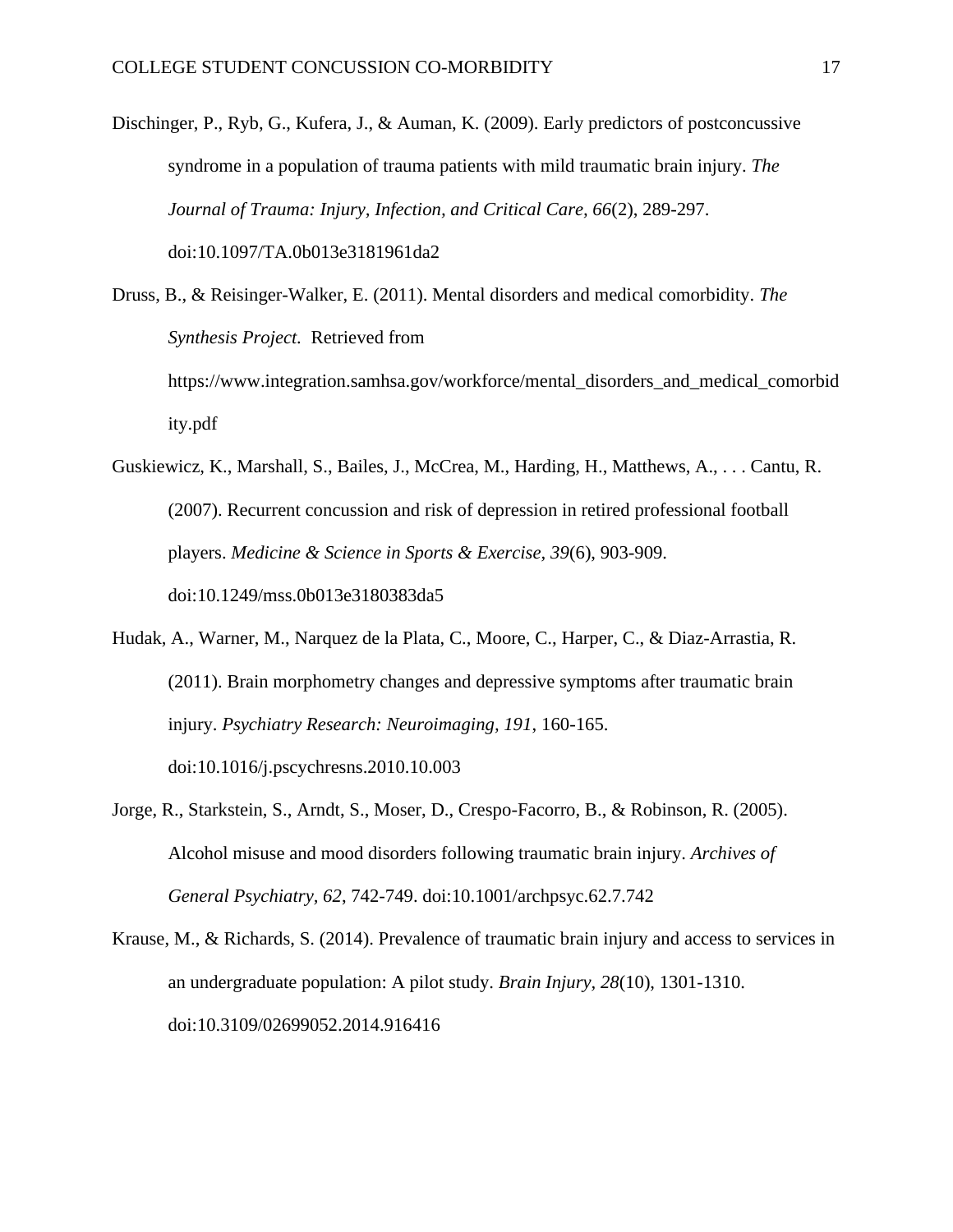- <span id="page-17-5"></span>Kroenke, K., & Spitzer, R. (2002). The PHQ-9: A new depression and diagnostic severity measure. *Psychiatric Annals, 32*, 509-521. doi:10.3928/0048-5713-20020901-06
- <span id="page-17-6"></span>Kroenke, K., Spitzer, R., & Williams, J. (2002). Validity of a brief depression severity measure. *Journal of General Internal Medicine, 16*(9), 606-613. doi:10.1046/j.1525- 1497.2001.016009606.x
- <span id="page-17-2"></span>McCauley, S., Boake, C., Levin, H., Contant, C., & Song, J. (2001). Postconcussional disorder following mild to moderate traumatic brain injury: Anxiety, depression, and social support as risk factors and comorbidities. *Journal of Clinical and Experimental Neuropsychology, 23*(6), 792-808. doi:10.1076/jcen.23.6.792.1016
- <span id="page-17-1"></span>McCrory, P., Johnston, K., Meeuwisse, W., Aubry, M., Cantu, R., Dvorak, J., . . . Schamasch, P. (2005). Summary and agreement statement of the 2nd International Conference on Concussion in Sport, Prague 2004. *British Journal of Sports Medicine, 39*, 196-2004. doi:10.1136/bjsm.2005.018614
- <span id="page-17-0"></span>McCrory, P., Meeuwisse, W., Aubry, M., Cantu, B., Dvorak, J., Echemendia, R., . . . Turner, M. (2013). Consensus statement of concussion in sport: The 4th International Conference on Concussion in Sport held in Zurich, November 2012. *British Journal of Sports Medicine, 47*, 250-258. doi:10.1136/bjsports-2013-092313
- <span id="page-17-3"></span>Ponsford, J., Cameron, P., Fitzgerald, M., Grant, M., Mikocka, A., & Schonberger, M. (2012). Predictors of postconcussive symptoms 3 months after mild traumatic brain injury. *Neuropsychology, 26*(3), 304-313. doi:10.1037/a0027888
- <span id="page-17-4"></span>Ponsford, J., Whelan-Goodinson, R., & Bahar-Fuchs, A. (2007). Alcohol and drug use following traumatic brain injury: A prospective study. *Brain Injury, 21*(13-14), 1385-1392. doi:10.1080/02699050701796960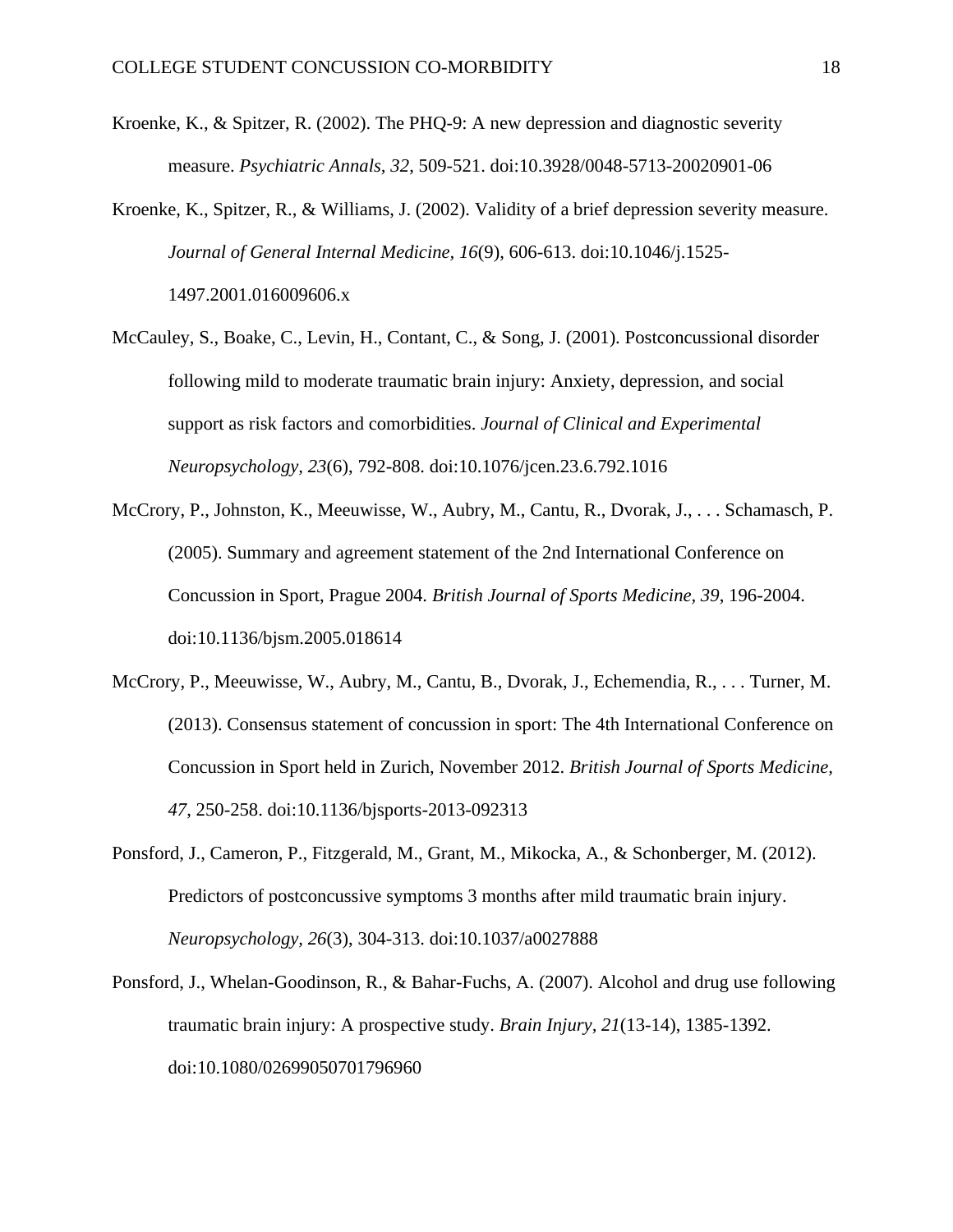- <span id="page-18-1"></span>Roiger, T., Weidauer, L., & Kern, B. (2015). A longitudinal pilot study of depressive symptoms in concussed and injured/nonconcussed National Collegiate Athletic Association Division 1 student athletes. *Journal of Athletic Training, 50*(3), 256-261. doi:10.4085/1062-6050- 49.3.83
- <span id="page-18-4"></span>Saunders, B., Aasland, O., Barbot, T., de la Fuente, J., & Grant, M. (1993). Development of the alcohol use disorders identification test (AUDIT): WHO collaborative project on early detection of persons with harmful alcohol consumption: II. *Addiction, 88*, 791-804. doi:10.1111/j.1360-0443.1993.tb02093.x
- <span id="page-18-0"></span>Scholten, A., Haagsma, J., Cnossen, M., Olff, M., van Beeck, E., & Polinder, S. (2016). Prevalence of and risk factors for anxiety and depressive disorders after traumatic brain injury: A systematic review. *Journal of Neurotrauma, 33*, 1969-1994. doi:10.1089/neu.2015.4252
- <span id="page-18-5"></span>Spitzer, R., Kroenke, K., Williams, J., & Lowe, B. (2006). A brief measure for assessing generalized anxiety disorder: The GAD-7. *Archives of Internal Medicine, 166*, 1092- 1097. doi:10.1001/archinte.166.10.1092
- <span id="page-18-3"></span>Torres, D., Galetta, K., Phillips, W., Dziemianowicz, M., Wilson, J., Dorman, E., . . . Balcer, L. (2013). Sports-related concussion: Anonymous survey of a collegiate cohort. *Neurology Clinical Practice, 3*(4), 279-286. doi:10.1212/CPJ.0b013e3182a1ba22
- <span id="page-18-2"></span>Vargas, G., Rabinowitz, A., Meyer, J., & Arnett, P. (2015). Predictors and prevalence of postconcussion depression symptoms in collegiate athletes. *Journal of Athletic Training, 50*(3), 250-255. doi:10.4085/1062-6050-50.3.02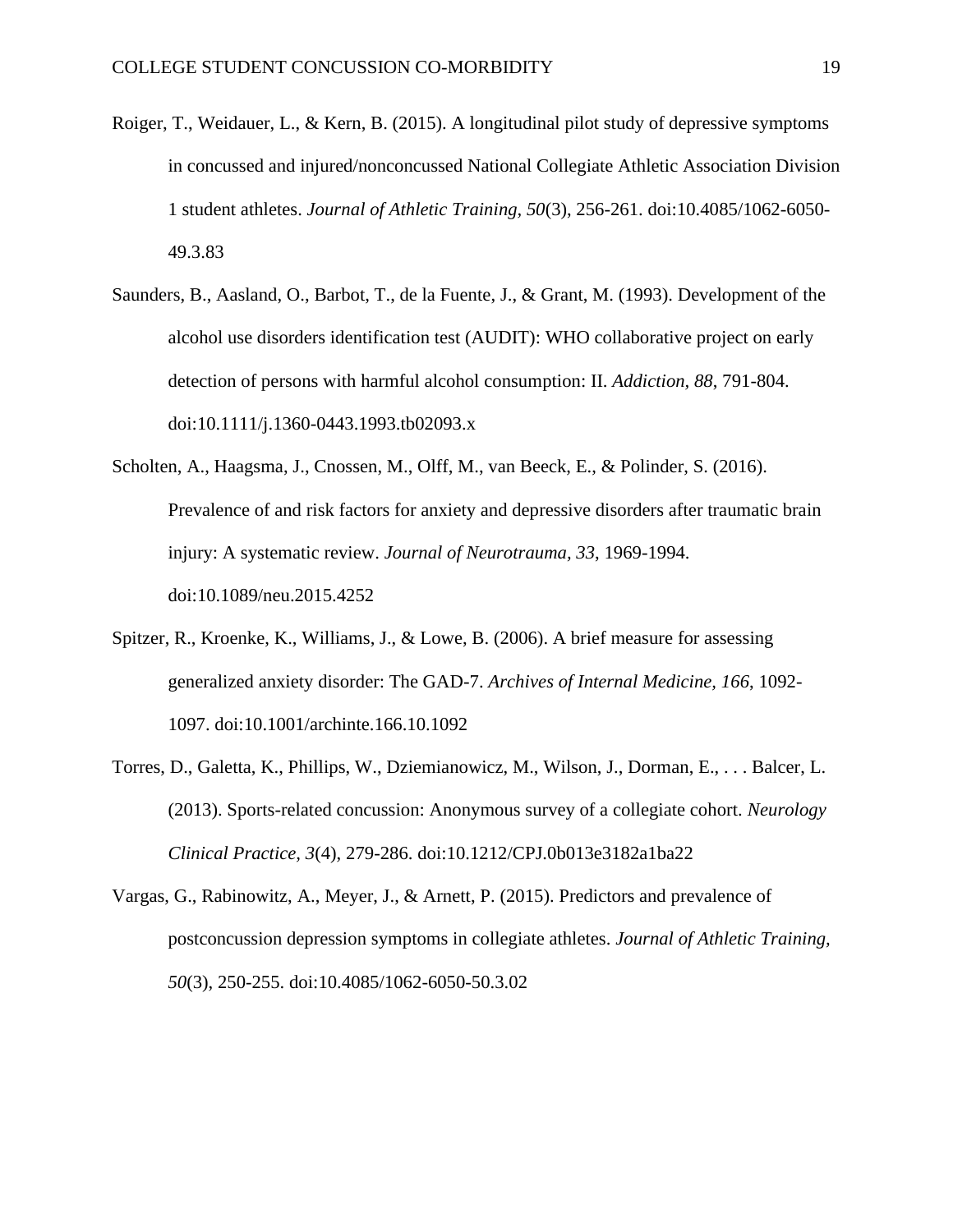- <span id="page-19-0"></span>Whelan-Goodinson, R., Ponsford, J., Johnston, L., & Grant, F. (2009). Psychiatric disorders following traumatic brain injury: Their nature and frequency. *Journal of Head Trauma Rehabilitation, 24*(5), 324-332. doi:10.1097/HTR.0b013e3181a712aa
- <span id="page-19-1"></span>Yang, J., Peek-Asa, C., Covassin, T., & Torner, J. (2015). Post-concussion symptoms of depression and anxiety in Division I collegiate athletes. *Developmental Neuropsychology, 40*(1), 18-23. doi:10.1080/87565641.2014.973499